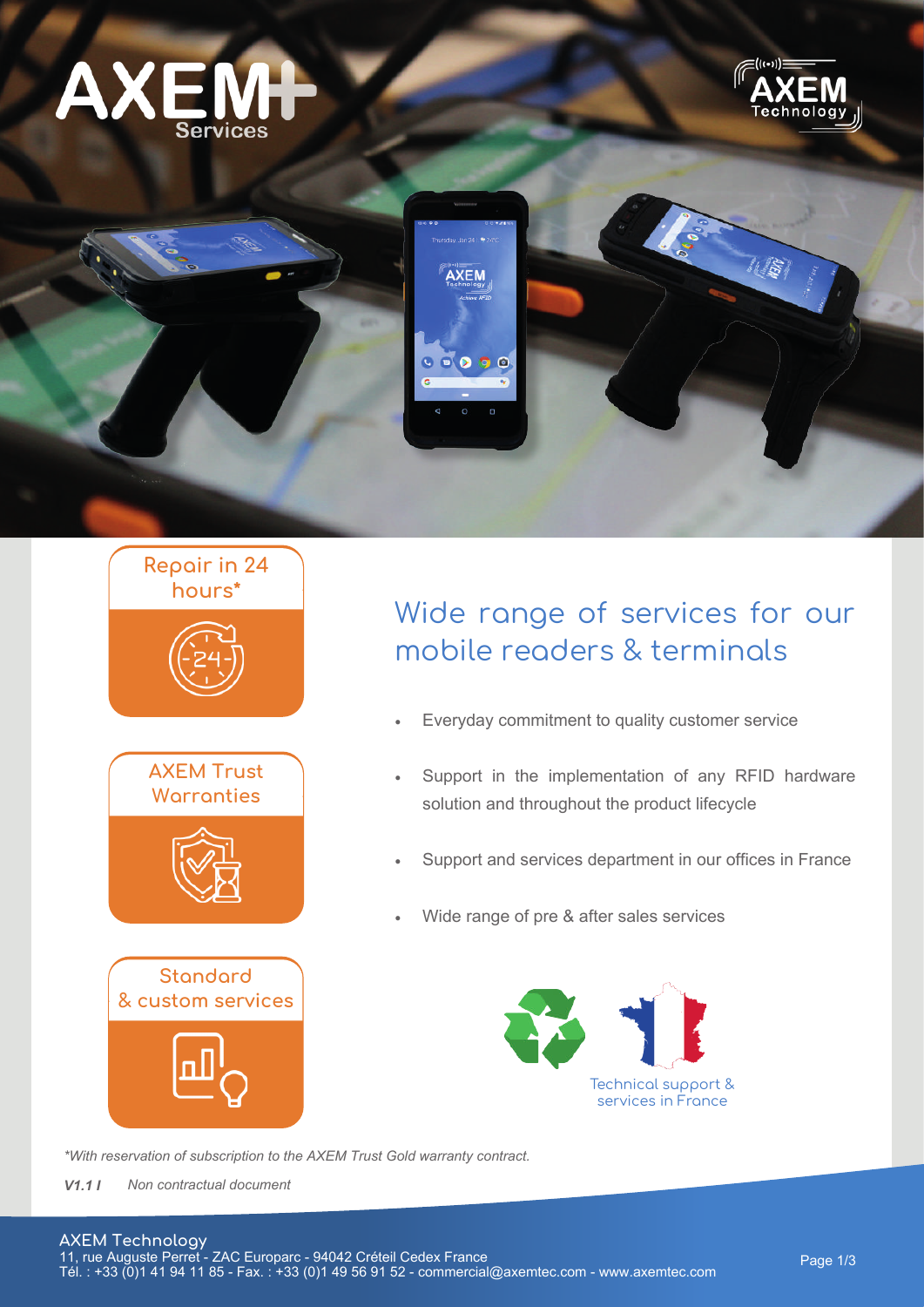



# **After sales department based in Paris region**

- Technical team with great expertise in RFID and mobile terminals
- On-site availability of all spare parts for the AXEM Technology products
- Repair or exchange of products within 24 hours only\*
- Fee-for-service repair (screen, casing, UHF RFID module, 1D/2D scanner, gun, button...)
- RMA tracking via ticket opening
- English-speaking team of engineers and technicians
- Repair quotation in less than 24 hours

#### **Software & Driver Support**

- Software enrolment of mobile terminals fleets
- Control and upgrading of mobile terminals
- SDK provision and support

**SOTI** 

- AX'ware: RFID app for inventory, localization and writting of tags
- AXEM Technology's software support

**MobiControl** 

CERTIFIED





#### **Technical support**

AX'ware

- 5/7 days online support, 5/7 days hotline support
- Remote control of devices equipped with MDM (Mobile Device Management)

*\* Subject to subscription to the AXEM Trust Gold guarantee contract.*

*V1.1 I Non contractual document*